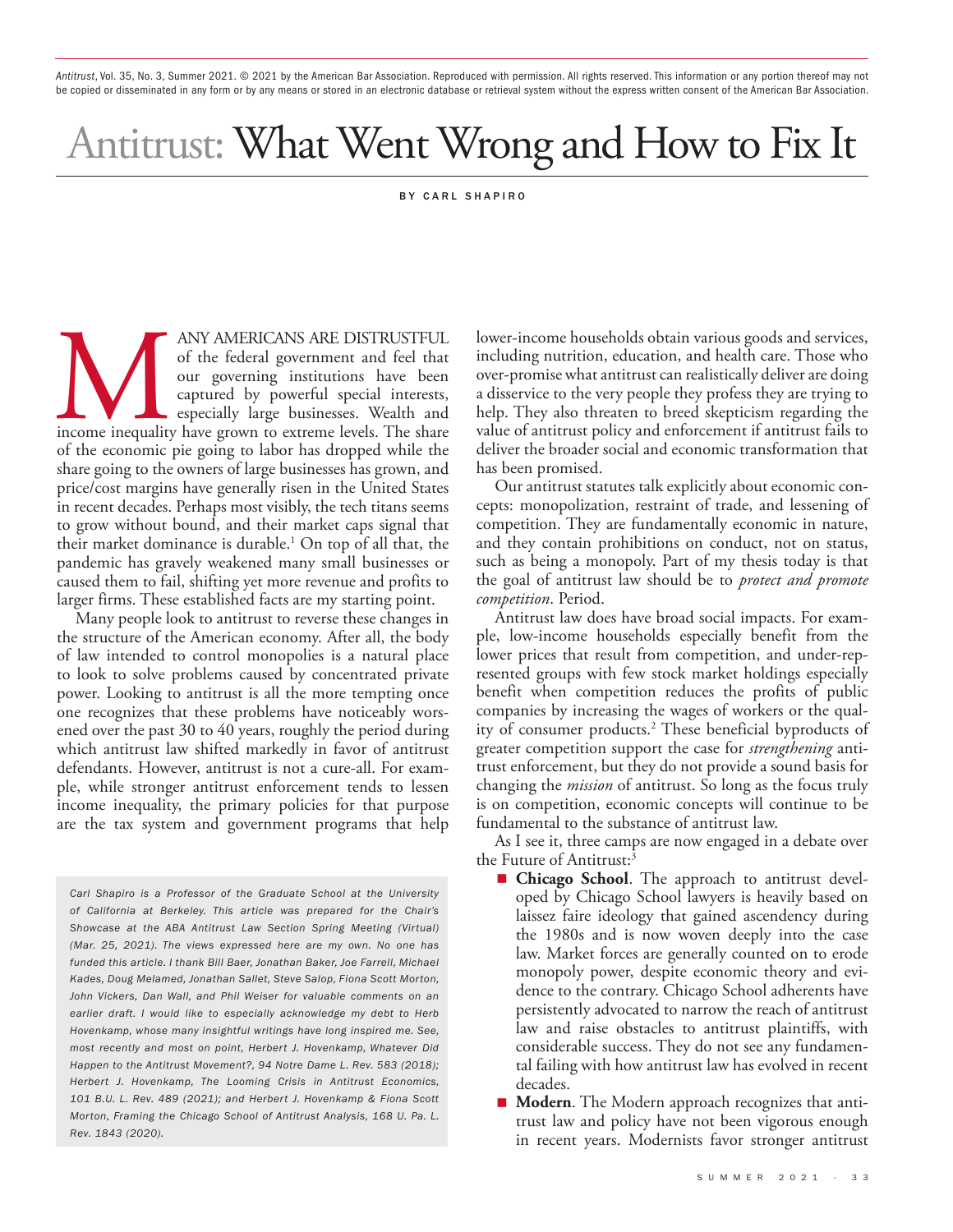enforcement, building on what antitrust scholars and practitioners have learned in recent decades and reflecting how the economy has evolved over time, although they differ in the magnitude of the necessary corrections. Modernists understand that markets differ greatly and favor fact-based inquires as the best way to assess economic effects. They support the ongoing evolution of antitrust law in the common law tradition based on continuous learning. Modernists believe that antitrust should continue to focus on protecting and promoting competition, which is fundamentally about economic effects.

■ **Populists**. Populists are deeply concerned about the political power of large companies. They favor deconcentrating the economy to reduce that power and thereby open up opportunities for small businesses, benefit workers, and lessen racial and economic inequities. They favor simple, bright-line rules and are highly skeptical of the role of economics and expertise in antitrust. They see the consumer welfare standard, which is deeply embedded in antitrust case law, as fundamentally flawed.

I put myself squarely in the Modern camp, which I believe offers the most promising path for the Future of Antitrust. This is because the Modern camp is the only one whose agenda for the Future of Antitrust is to protect and promote competition using the best current economic theory and evidence. Our antitrust statutes are general enough and flexible enough to accommodate the changes necessary to fix antitrust, if the courts cooperate. However, there are good reasons to doubt that the Supreme Court will adopt the Modern approach any time soon, so legislation may well be needed.

As explained below, the necessary changes could be accomplished by creating a number of rebuttable presumptions that would allow antitrust plaintiffs to shift the burden of proof to defendants. For example, in cases involving dominant firms, presumptions could be established against acquisitions of significant actual or potential rivals, belowcost pricing, and exclusive dealing requirements imposed on important trading partners. More generally, the courts could open routes for antitrust plaintiffs to prevail by showing likely harm to competition without the need to define a relevant market. Replacing the term "consumer welfare standard" with the term "protecting competition standard" would help foster these changes by clarifying that the goal of antitrust is to promote and protect competition, which can benefit workers and suppliers as well as consumers, and that the DOJ and the FTC need not quantify competitive harm to prevail.

# A Brief History of Industrial Organization Economics

My central message is that the Future of Antitrust should be based in significant part on learning from the field of Industrial Organization (IO) Economics. IO Economics is

the branch of microeconomics that studies market structure and market power. The mission statement of the [Industrial](https://www.nber.org/programs-projects/programs-working-groups/industrial-organization?page=1&perPage=50) [Organization Program](https://www.nber.org/programs-projects/programs-working-groups/industrial-organization?page=1&perPage=50) at the National Bureau of Economic Research, which was founded by former Deputy Assistant Attorney General, MIT Professor Nancy Rose, explains: "The Industrial Organization Program analyzes firm behavior and industry dynamics, including the determinants of market competition and of pricing decisions, as well as the effects of public policies such as anti-trust law and government regulation."4

My hope is that the disciplines of law and economics will work hand in hand as partners to restore sound antitrust enforcement. The partnership I have in mind is simple and powerful: IO Economics, motivated in part by important issues in antitrust policy, advances our understanding of market structure, market power, and various business practices, both in general and in specific cases. Then lawyers and judges rely upon those findings, together with other evidence, to effectuate the intent of Congress that our antitrust laws promote and protect competition by building sound economics into our legal standards.<sup>5</sup>

Fundamentally, IO Economics offers value to antitrust law in two reinforcing ways. First, IO economists have thought deeply about the implications of the profit motive for business strategies and market outcomes. The North Star of antitrust economics is the assumption that businesses are operated to maximize profits. IO theory helps us identify circumstances in which pursuing that profit motive will lead businesses to further the public interest, as per Adam Smith's invisible hand, versus circumstances in which the profit motive will lead them to harm the public interest by enhancing market power. Second, IO economists have studied many firms and markets empirically in considerable detail. This body of work tests various theories, offers valuable econometric tools, and provides an underlying empirical basis for antitrust policy.

During the first half of the 20th century, much of the research in IO Economics followed an "institutionalist" approach, which involved detailed case studies of various industries. But by the middle of the 20th century, IO Economics came to be dominated by the "Structure Conduct Performance" (SCP) framework. That framework was associated with University of California at Berkeley Professor Joe Bain, a student of Joseph Schumpeter at Harvard. The principal tenet of the SCP framework was that market structure determined conduct and thus industry performance. Good performance was measured by low prices and low price/cost margins. The focus of the SCP framework was on oligopolistic industries, especially in the manufacturing sector. The central implication of the SCP framework was that highly concentrated industries with entry barriers would be prone to tacit or express collusion and thus would perform poorly, exhibiting high prices or high price/cost margins.

But economic science does not stand still. By the time Bain retired from Berkeley in 1975, the SCP framework was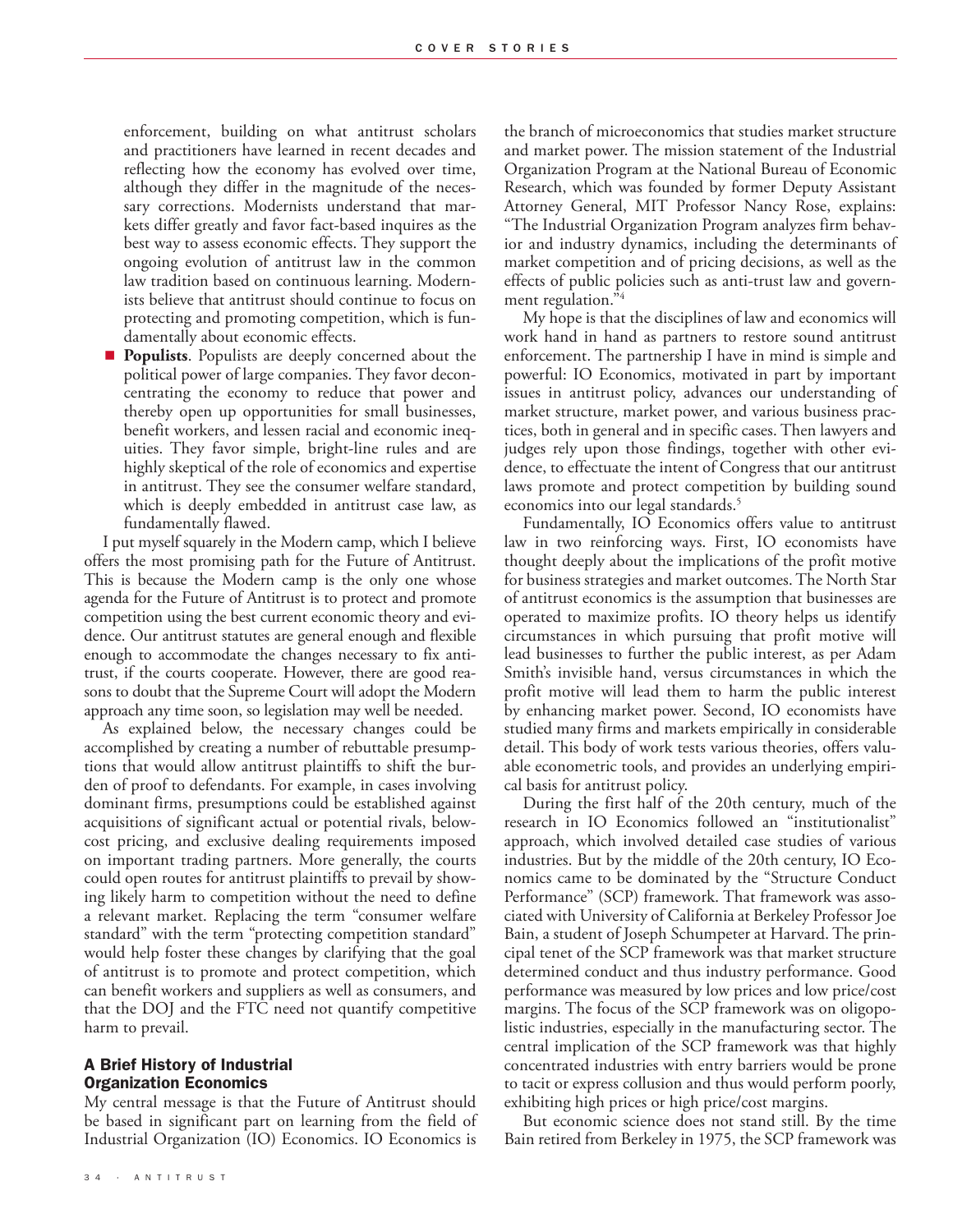being replaced within IO Economics. Emerging empirical evidence confirmed that there was a connection between market structure and performance, but it was not as strong as Bain and his followers had believed, and (equally important) concentrated markets can *result* from vigorous competition.6 In part, this new learning reflected changes in the American economy, as the share of GDP generated by manufacturing declined, as the share of GDP generated by services grew, and as the rest of the world recovered from World War II, causing international trade to grow. But the decline of the SCP framework also reflected the fact that industries differ widely in their supply and demand characteristics. There was much to be said for the older case study methods that looked more closely at individual firms and markets.

By the end of the 1970s, IO Economics was looking in a more wide-ranging and open-minded way at the richness of the many markets and business strategies observed in the real world. IO Economics was freed from an excessive focus on market shares and market structure, and instead looked more closely at a far wider range of business conduct, focusing less on cartels and tacit collusion. IO Economics carefully examined strategic behavior and innovation. Schumpeter was back in vogue, and deservedly so.

As applicable to antitrust economics, while the SCP framework advanced our understanding of the relationship between market concentration and various forms of horizontal coordination, subsequent research in IO Economics provided the means for addressing a plethora of other antitrust challenges, such as the unilateral effects arising from horizontal mergers, potential adverse effects on competition resulting from vertical mergers, and the identification of anticompetitive harm resulting from various exclusionary business practices.<sup>7</sup>

IO Economics has made great strides over the intervening 40 years in addressing issues critical to the enforcement of antitrust law. Examples include the incentives of monopolists to build extra capacity or tie up critical inputs to deter entry, vertical contracting generally (Nobel prizes have been earned in contract theory), firms competing in the presence of network effects, firms engaging in patent licensing and cross-licensing and forming patent pools, the economics surrounding standard-essential patents, and firms merging with their rivals or their suppliers. Modern IO Economics offers a rich set of tools. In any given case, the antitrust economist uses the tools that work best given the details of the market and the antitrust issues raised. Antitrust lawyers routinely see antitrust economists use IO models and techniques in antitrust cases.

These advances, on the theoretical side, derived from the game theory revolution, which transformed IO Economics.<sup>8</sup> By employing well-grounded game theory, IO economists were able to go far beyond the classic questions about cartels and collusion. IO economists created a rich set of tools that we now use routinely to study the economic effects of many business strategies in markets with a few firms. This work also has profoundly influenced the field of competitive strategy for businesses, which has become a core part of the MBA curriculum.

On the empirical side, there was a great flowering of work using new econometric techniques to identify and quantify market power.<sup>9</sup> Today, the field of IO economics is dominated by researchers who build detailed models of demand and estimate those models using available data. Here too, antitrust lawyers routinely see antitrust economists using these techniques. For example, it is standard fare for antitrust economists to use econometric models to estimate damages in cartel cases and to predict price effects in merger cases using upward pricing pressure or merger simulations. There is a healthy, ongoing debate among IO economists over how to improve these techniques and make them more reliable.

During the past decade, economists in IO and related fields have identified systematic changes that have been taking place in the U.S. economy. I cannot do justice to that work here, but a few of these research findings are worth emphasizing: large and efficient "superstar firms" are responsible for a growing share of U.S. economic activity; market power has grown in some sectors, as reflected by larger price/cost margins and higher profits; and the overall body of evidence from merger retrospectives indicates that merger enforcement has been too lax.<sup>10</sup>

#### How Antitrust Law Lost its Way—Twice

But enough about economics. Let's get back to antitrust law—its past and then its future.<sup>11</sup>

During the 1960s and 1970s, both law and economics professors were explaining that a number of the Supreme Court antitrust decisions in favor of plaintiffs were badly misguided. These decisions suffered from serious deficiencies in economic reasoning, or a complete lack of economic reasoning. These grave shortcomings had caused the Court to reach faulty conclusions about the economic effects of various challenged business practices.

The fundamental problem is that the Court did not have a coherent view of the competitive process and thus lacked reliable principles to distinguish procompetitive business conduct from anticompetitive exclusion. The per se rule prohibiting a manufacturer from allocating geographic regions to retailers was not supported by microeconomics.12 Nor was the Court's treatment of tying. Likewise, the Court's method of distinguishing legitimate price competition from predatory pricing was flawed, and its hostility to vertical and conglomerate mergers was unsupported by economic theory or evidence. Notably, the Court's treatment of horizontal mergers in *Philadelphia National Bank* does *not* belong on this list. $13$ 

Put simply, the Supreme Court lost its way during the 1960s by failing to incorporate sound microeconomics into its antitrust decisions. This failure embedded into legal *doctrine* a number of unsupported and incorrect assumptions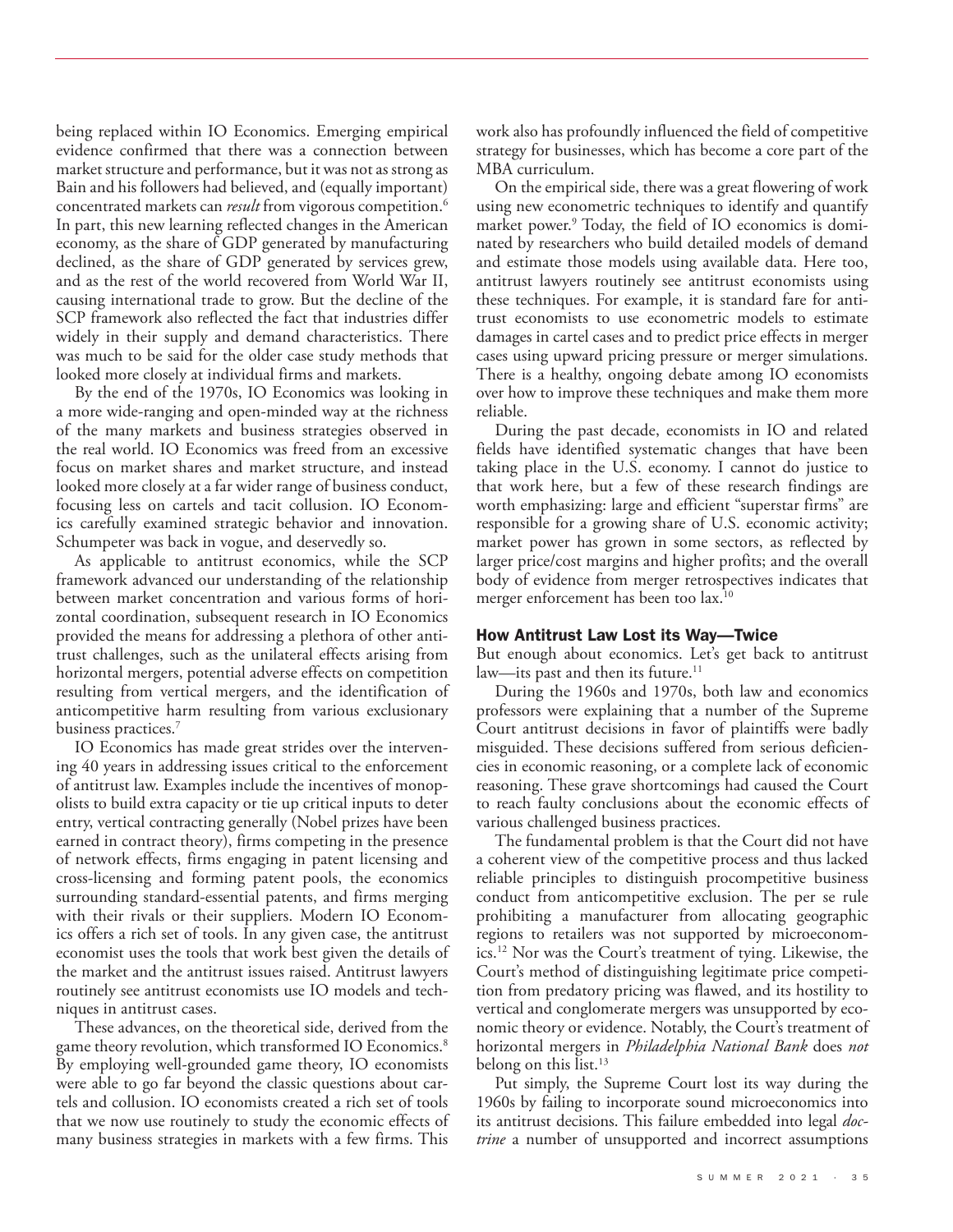about the economic effects of various business practices.<sup>14</sup> Because the antitrust statutes are so broad and vague, the courts must breathe life into them and interpret them using a heavy dose of economics. That gives the Supreme Court enormous influence over how the antitrust laws actually operate, which makes it crucial that the economic assumptions underlying legal doctrine be well supported by economics.

Fortunately, and precisely because of the common law nature of the antitrust laws, these errors by the Supreme Court could be corrected—and many of them were. Many legal scholars and economists pointed out problems with the Supreme Court's economic reasoning. As a result, from the late 1970s through the mid-1980s the law changed significantly and became much better aligned with economic theory and evidence. The Harvard School and the Chicago School both deserve credit for this shift, although during this period of time the courts followed the Harvard School more closely.<sup>15</sup>

During the late 1970s and early 1980s, as scholars wellversed in the game-theoretic tools were revolutionizing industrial organization theory, the flawed Supreme Court antitrust cases noted above were just begging to be analyzed. They did not hold up well. Seeing some of the new learning from IO Economics incorporated into antitrust law was a welcome development.

But then, starting in the late 1980s, our story takes an unfortunate turn. The courts increasingly came under the influence of a group of lawyers and economists associated with the Chicago School. Antitrust law lost its way a second time. The drift was in the opposite direction, but the underlying cause was the same: a failure to follow the findings of IO Economics.16

Looking back, we can now see that what started in the 1970s as a healthy correction to antitrust law was taken too far by free-market Chicago School ideologues intent on dramatically shrinking antitrust law.17 Under their continuing influence, antitrust case law has become encrusted with a constellation of pro-defendant doctrinal assumptions that are unsupported by the research findings of IO Economics. Take, for example, the assumption that predatory pricing can rarely, if ever, be profitable for a monopolist. This assumption is demonstrably false, especially in markets with significant entry barriers and in situations where a firm can establish a reputation for predatory behavior, which itself can deter entry.18 However, once enshrined in doctrine, this proposition and others like it effectively become immune from continued advances in economic learning. The law has been unable to adjust in recognition of new facts and circumstances because those facts conflict with legal doctrine that only the Supreme Court can update. As a result, these doctrinal assumptions have prevented antitrust law from evolving to reflect new learning. Antitrust law ossified.19

The problem has now grown acute as, for decades, the courts have added more of these doctrinal assumptions to

antitrust law. Initially, the courts largely followed well-reasoned reforms also supported by the Harvard School, but, over time, the courts increasingly adopted more extreme and unjustified doctrinal changes championed by the Chicago School. As a result, some parts of antitrust law are now far out of date as regards economic learning in a manner that systematically leads to under-enforcement. Much of this shift in favor of antitrust defendants has been political and ideological, in the sense that it occurred because the Supreme Court has become increasingly pro-business. The shrinking of antitrust law by the Supreme Court is part of a far broader story which encompasses that Court's general hostility to government regulation of business.

How did these forces play out in antitrust? Several highly influential lawyers associated with the Chicago School most notably Robert Bork, Frank Easterbrook, and Richard Posner—managed to dramatically weaken the ability of our antitrust laws to control monopoly power. The approach they advocated went far beyond the changes to 1960s antitrust that were supported by economic theory or evidence. All the more striking, they achieved this coup by putting forward a series of assertions that sounded as if they were the work of economists but that were, in fact, deeply flawed and had not been subjected to the normal scientific process of peer review. Citing these authors, the Supreme Court began making broad doctrinal pronouncements that did not reflect mainstream IO Economics and were rooted in laissez faire philosophy.<sup>20</sup>

The mode of analysis often employed by these Chicago School lawyers was deeply *unscientific*. They would make a basic argument that had some validity in certain circumstances and then wildly over-generalize based on that argument. Robert Bork's enormously influential 1978 book, *The Antitrust Paradox*, perfectly illustrates the approach taken by these Chicago School lawyers.

My copy of Bork's book is heavily annotated with comments I made 40 years ago indicating that while some of Bork's economic arguments were valid, a great many were not. On top of that, his sweeping policy conclusions were quite detached from economic theory or evidence.

Chapter 11 in *The Antitrust Paradox*, "Vertical Mergers," offers a fine example of Bork's signature move. He lays out his position early in the chapter, writing: "Antitrust's concern with vertical merger is mistaken. Vertical mergers are a means of creating efficiency, not of injuring competition."21 How did Bork support such a sweeping statement? He offered a series of theoretical economic propositions about the economic effects of vertical mergers. However, Bork was not an economist, and these propositions are either false or, at best, hold only in certain very fragile and overly simplistic economic models. Here, for example, is my notation from 40 years ago regarding Bork's assertion that prices and output would be unchanged if a monopoly manufacturer were to purchase all relevant retailers:<sup>22</sup>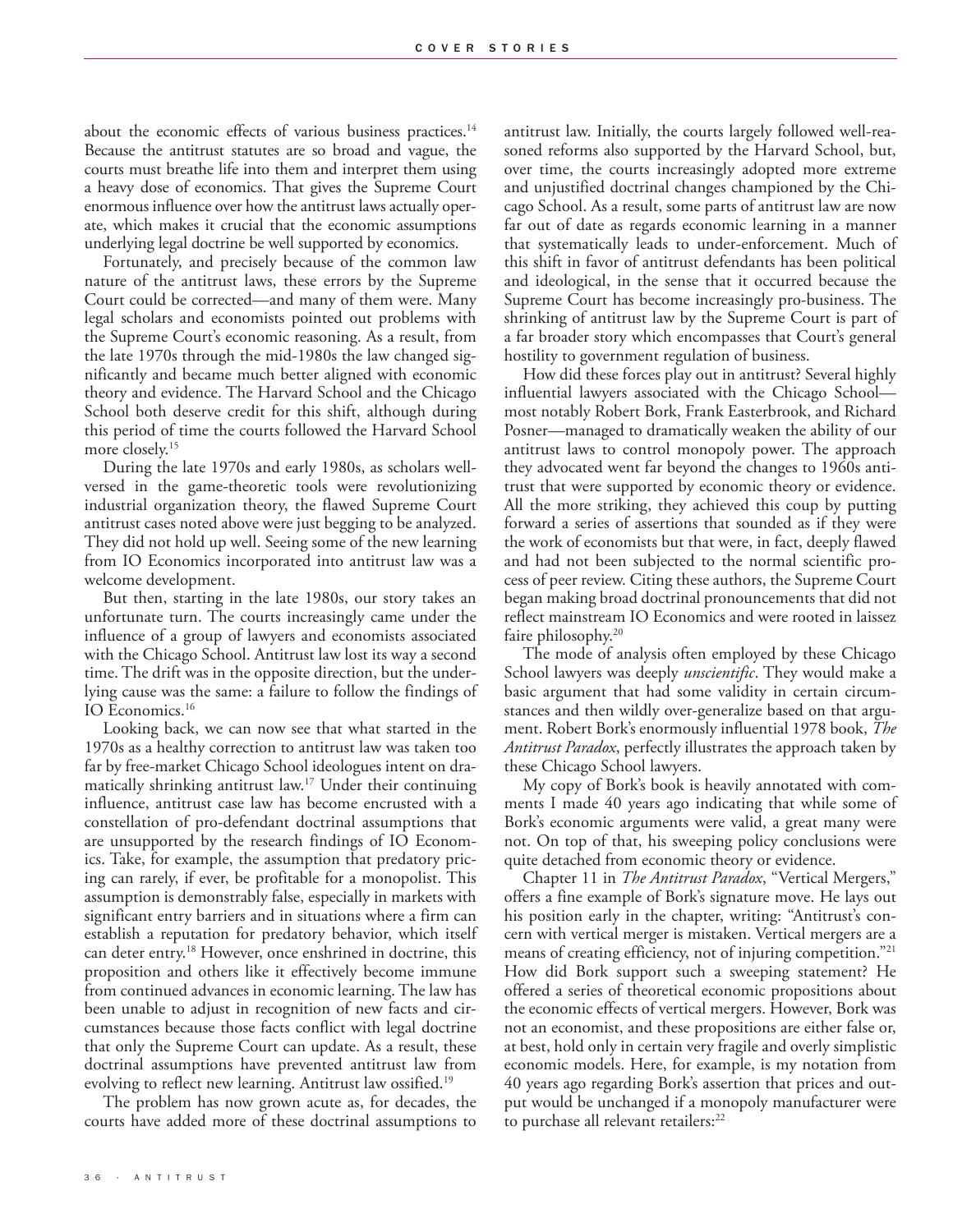| facturer would be paying for retailing services he did not want.                                     |        |
|------------------------------------------------------------------------------------------------------|--------|
| We may suppose that the manufacturer purchases all of the retailers, $\overrightarrow{f}$ + 1 S      |        |
| converting that level of the industry to a second monopoly held by him. $\pm \leq \mu + \frac{1}{2}$ |        |
|                                                                                                      |        |
| This will not change his price and output decisions at all. Though he                                | R16H1  |
| now holds both manufacturing and retailing, the monopolist is still fac-                             |        |
| ing the same consumer demand and the same costs at both levels. The                                  | miles  |
| maximizing price to consumers, therefore, remains the same. The new                                  | compis |
| retail subsidiary will not be permitted to act independently and restrict                            | put    |
| output further than the manufacturing level had already restricted it,                               |        |
| since that would result in an output lower and a price higher than the                               |        |
| maximizing level.                                                                                    |        |

Bork conveniently omits from his reasoning any actual or potential rivals to the manufacturer. Even though the basic concern with a dominant manufacturer purchasing retailers is the foreclosure of rival manufacturers, Bork relies on an economic model in which that concern cannot arise because there are none. If one expands the model to include rival manufacturers, foreclosure can easily occur.<sup>23</sup> A bit later, Bork mentions the theory that entry may be deterred if a new firm must enter at both the manufacturing level and the retail level, but he summarily dismisses this perfectly valid theory by stating without evidence that "the effort to block entry in this manner will surely prove both costly and fruitless."<sup>24</sup>

Bork's book is a full of faulty arguments that follow this same structure: rely on an overly simple economic model and then misuse that model to reach broad antitrust policy conclusions that are biased against antitrust enforcement. Examples include his assertion that price cutting "does not provide a likely means of predation," his claim that placing restrictions on "any firm size created by internal growth," regardless of the tactics used to grow, will with "high probability" be harmful, and his argument that exclusive dealing "creates efficiencies and does not create restriction of output."25

The approach taken by Bork and other Chicago School lawyers would not withstand peer review, for two basic reasons. First, fragile conclusions based on very simple models are not reliable for policy recommendations. The Chicago School lawyers never checked the robustness of the simple models upon which they were relying, and they lacked the tools to do so.<sup>26</sup> Second, and directly contrary to what Chicago School *economists* proudly stood for, the Chicago School lawyers based their dramatic policy conclusions on little or no systematic empirical evidence.<sup>27</sup>

The advances in IO Economics during the 1970s and 1980s did not support the laissez faire approach to antitrust that we now associate with the Chicago School. There was no empirical finding that predatory pricing is rare or theoretical result that predatory pricing is irrational. There was no empirical or theoretical finding that all vertical mergers are procompetitive, and economic theory teaches otherwise. There was no empirical finding that exclusive dealing provisions used by a firm with substantial market power typically promote competition, and economic theory warns

otherwise. Much of this was clear to many economists in the 1980s, and indeed starting in the 1980s a steady stream of "Post-Chicago" publications appeared.28

Yet Bork's cavalcade of errors still matters today because the courts have often adopted his reasoning and cited his work, and because similar errors have been propagated by other Chicago School lawyers. Put simply, these lawyers and their followers have successfully embedded into antitrust case law a series of propositions that were never established empirically and were never valid as a matter of economic theory in the first place. Jonathan Baker has identified a number of erroneous arguments put forward by the Chicago School using these tactics: markets self-correct through entry; markets self-correct because oligopolies compete and cartels are unstable; monopolies innovate; monopolists cannot obtain more than a single monopoly profit; and business practices prevalent in competitive markets cannot harm competition.29

Based on this distorted view of how markets operate, and freed from the strictures of sound economic analysis, Chicago School lawyers convinced the courts to erect greater and greater hurdles to antitrust plaintiffs, dramatically weakening antitrust enforcement, under the false pretense that they were bringing sound economics to the law. As a leading example, Frank Easterbrook undermined antitrust enforcement under cover of purportedly neutral "error cost" analysis.30 Easterbrook's entire analysis was based on an economic *assumption* he made that "Monopoly is self-destructive. Monopoly prices eventually attract entry."<sup>31</sup> But his assumption that monopoly power erodes soon enough was based on ideology, not evidence. Then and now, IO economists understand that monopolies can last for a long time, especially (and ironically) if antitrust enforcement is as lax as Easterbrook favors. Easterbrook mirrors his economic assumption with a legal one: "If the court errs by condemning a beneficial practice, the benefits may be lost for good."32 His assumption that erroneous condemnations are rarely if ever corrected was demonstrably false in 1984 and dramatically so today given how antitrust law has evolved. During the decade just before Easterbrook wrote his article, antitrust case law had been evolving rapidly, leading a number of older, pro-plaintiff cases to be narrowed or overruled.33

After stacking the deck, Easterbrook argued that antitrust courts should err on the side of defendants, because "judicial errors that tolerate baleful practices are self-correcting, while erroneous condemnations are not."<sup>34</sup> Like Bork, Easterbrook achieved his desired result based not on economic theory or empirical evidence, but by making strong and unjustified assumptions.<sup>35</sup>

I do not mean to suggest that the Chicago School has run the table over the past 40 years. There are certainly many sound antitrust decisions that rely on IO Economics, and even an occasional decision by the Supreme Court in favor of antitrust plaintiffs. But plaintiffs in antitrust cases now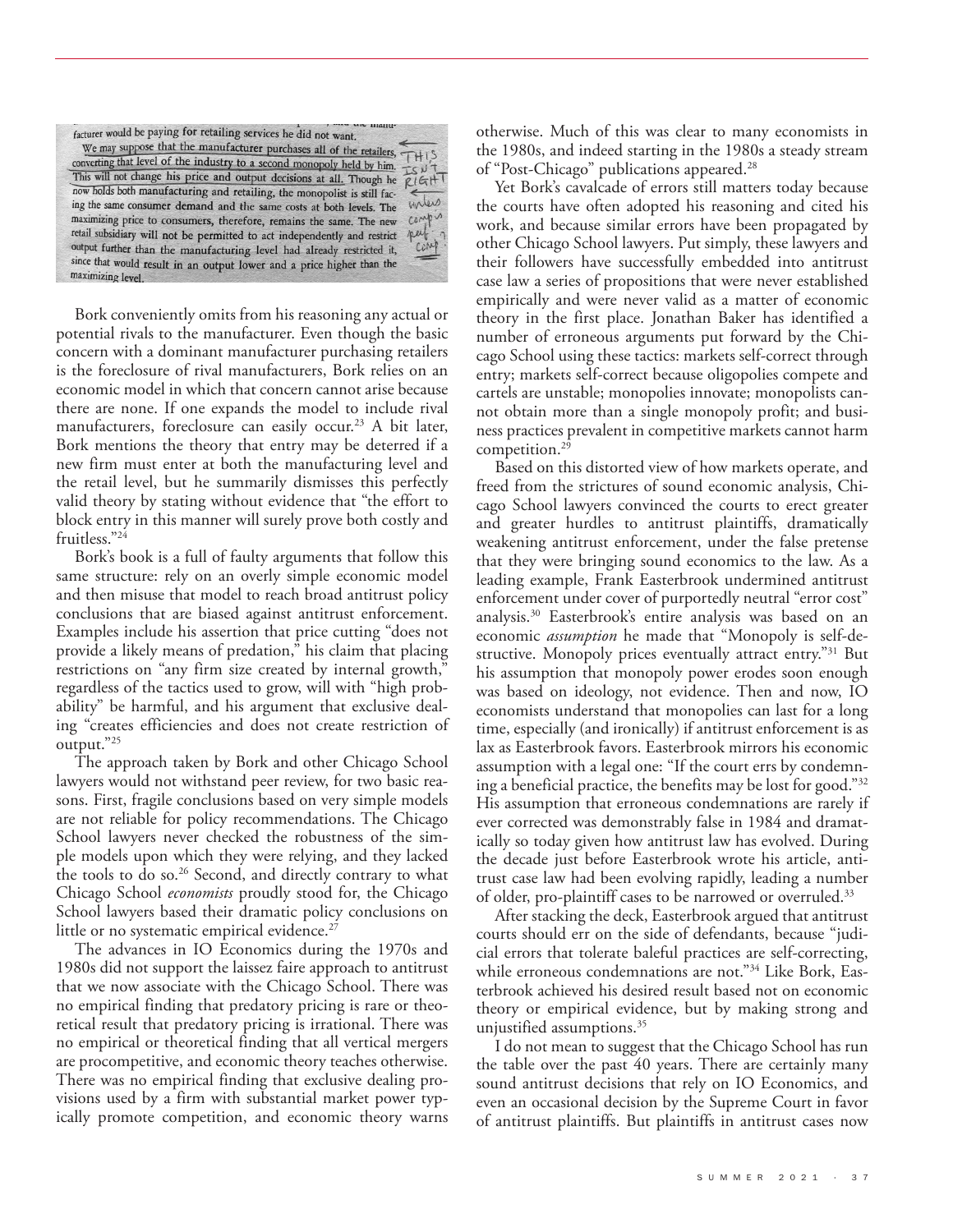face undue burdens in many cases as a result of Chicago School arguments that have been deeply embedded into the case law, especially as regards unilateral conduct.

Before discussing how we can fix this problem, it is worth noting that the story relating to cartels and horizontal mergers is quite different from that relating to monopolization and vertical practices. In other words, the story regarding coordination and collusion is very different from the story regarding exclusion. By and large, the Chicago School lawyers have supported vigorous antitrust enforcement against cartels, and antitrust law has been steadfast in condemning them. And horizontal merger enforcement has followed quite a different path, in part because the Supreme Court has not ruled on a horizontal merger in decades.

For horizontal mergers, IO Economics has greatly influenced agency enforcement and the development of the case law over the past 60 years. Back in the 1950s and 1960s, the SCP framework animated a generalized concern among IO economists about market concentration. The SCP framework lay behind the structural presumption that the Supreme Court articulated in 1963 in *Philadelphia National Bank*. 36 The primary antitrust concern with horizontal mergers during that era was what we now call "coordinated effects," which were the focus of the SCP framework. The SCP framework also provided the intellectual foundation for the 1968 Merger Guidelines. While the market concentration thresholds went up markedly in 1982, and then more in 2010, market concentration remains a central element of horizontal merger analysis.<sup>37</sup>

Over the past 50 years, the antitrust treatment of horizontal mergers has incorporated many aspects of new learning from IO Economics, most notably by including and elevating the role of unilateral effects in merger analysis and by giving greater consideration to innovation effects. I attribute this in large part to the influence of the Horizontal Merger Guidelines, first issued in 1968, and to the significant role played by economists at the DOJ and the FTC.38 Nonetheless, the Chicago School influence can be felt in the area of horizontal mergers. The courts erected higher hurdles that the government must surmount to establish its prima facie case, weakened the structural presumption, became overly receptive to the entry defense, and required the government to do more to prove that a proposed remedy—usually behavioral—would not be adequate.<sup>39</sup> These obstacles to horizontal merger enforcement have become more problematic as evidence has mounted that mergers have harmed competition in some sectors of the economy.

### Restoring Effective Antitrust Enforcement

In this section I sketch out how antitrust law can shed itself of Chicago School ideology unsupported by economics to adopt a Modern vision for the Future of Antitrust.<sup>40</sup>

I confine myself here to antitrust enforcement, which is but one part of competition policy. For a broader discussion of competition policy in the years ahead, including

3 8 · A N T I T R U S T

regulation, see [Restoring Competition in the United States:](http://faculty.haas.berkeley.edu/shapiro/restoringcompetition.pdf) [A Vision for Antitrust Enforcement for the Next Adminis](http://faculty.haas.berkeley.edu/shapiro/restoringcompetition.pdf)[tration and Congress.](http://faculty.haas.berkeley.edu/shapiro/restoringcompetition.pdf)<sup>41</sup>

*Protecting and Promoting Competition.* My discussion in this section takes as a given that the goal of antitrust is to protect and promote competition. I revisit that below when I address Populist proposals to broaden antitrust's goals.

The courts commonly address whether a merger or challenged conduct is procompetitive or anticompetitive. Under current case law, this assessment is often made by applying the "consumer welfare standard." That term has outlived its usefulness and should be retired. I advocate replacing the term "consumer welfare standard" with the term "protecting competition standard" to make clear that the goal of antitrust is to protect and promote competition. This proposal involves a change in language, *not* a substantive change in the goal of antitrust law. Here is my definition of the protecting competition standard:42

## **A business practice is judged to be anticompetitive if it harms trading parties on the other side of the market as a result of disrupting the competitive process.**

By the "competitive process," I mean the dynamic process by which market participants seek to grow by offering more attractive terms and conditions to those with whom they trade. Disrupting the competitive process can involve blocking rivals by impeding their ability to make attractive offers to customers as well as short-circuiting competition by colluding with or merging with rivals. A firm does not disrupt the competitive process by taking an action that makes its offerings more attractive and does not block its rivals from competing on the merits.

I favor this change in language because the term "consumer welfare standard" has become confusing and counterproductive. Understanding how that happened is instructive.

During the middle of the 20th century, the courts struggled to distinguish business behavior that was a legitimate form of competition from behavior that harmed competition. The courts eventually came to understand one of the basic principles of IO Economics: many forms of legitimate competition harm rivals but benefit customers. In the canonical situation, a firm that lowers its price or improves the quality of its products harms its rivals and benefits its customers. Indeed, that is a fundamental property of competition to serve customers. In that context, the term "consumer welfare standard" usefully directed attention away from the impact of such business practices on rivals and toward their impact on customers. For the same reason, antitrust developed the mantra that "antitrust protects competition, not competitors."43

Unfortunately, the term "consumer welfare standard" never did a good job conveying the deeper underlying idea of protecting and promoting competition. To see why, consider a merger between two large employers that harms workers by creating or enhancing employer buyer power in a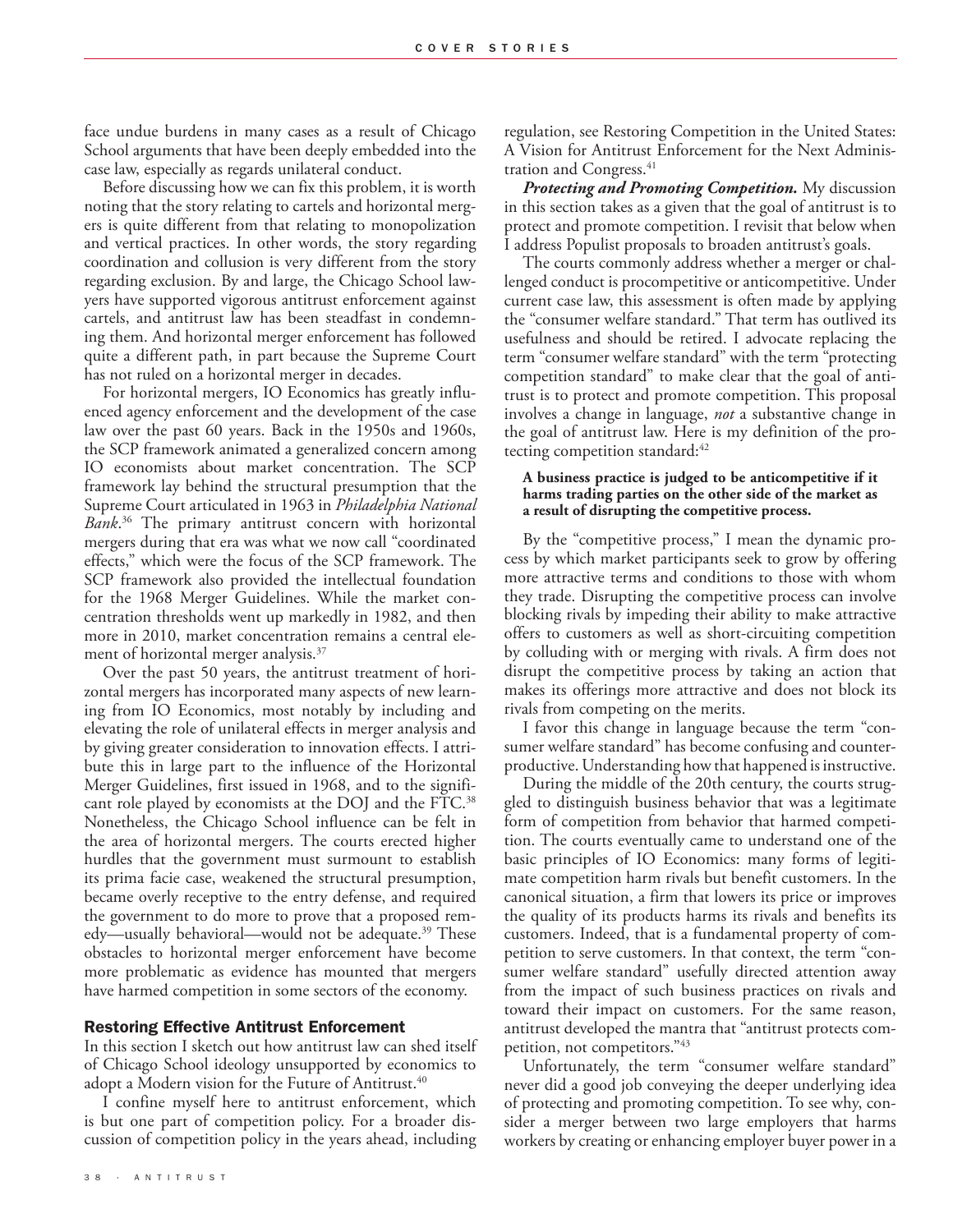local labor market. This merger lessens competition among employers for workers and thus is a problem under the "protecting competition standard." But a sensible person might well query whether the merger is a problem under the "consumer welfare standard." That term directs one's attention toward consumers, which is a distraction in this example.

As a substantive matter, antitrust law understands that a merger can enhance market power on the buyer side and anticompetitive conduct can harm sellers, including workers. In my example, the local labor market would be a relevant market, and one concern would be enhanced power on the buyer side of that market, i.e., by employers. But the public can all too easily be left with the impression that antitrust is just about final consumers and ignores the interests of workers, farmers, or business customers. Why keep using a term that is so prone to misunderstanding?<sup>44</sup>

A further problem with the term "consumer welfare standard" is that the courts have used it to impose additional burdens on antitrust plaintiffs to *quantify* consumer harm. That has led the courts in some cases to focus excessively on short-term price effects and discount longer-term effects on prices, product quality, or innovation that are harder to quantify. Naturally, merging parties respond strategically. For example, in the *T-Mobile/Sprint* merger case, the merging firms promised not to raise prices to consumers for three years, as though such a promise could turn an anticompetitive merger into a procompetitive one. In other cases, merging firms sign multi-year contracts with customers and then assert that these customers are protected so the merger should be allowed under the consumer welfare standard. That is dangerous. Under the "protecting competition standard," attention would be directed less toward short-term price effects and more toward how the merger would alter competition.

Above all, the protecting competition standard, with its language about "disrupting the competitive process," speaks more directly to the goal of antitrust and evokes market dynamics and innovation. Under the protecting competition standard, the claim that a monopolist can exclude a small rival because that rival is less efficient would fall flat.

*Protecting Competition Using Existing Antitrust Statutes.* The DOJ and the FTC can substantially influence the development of antitrust case law by using their authority and resources to persuade the courts to fashion legal rules that treat business practices based on their probable realworld economic effects, supported by accepted economic theory and reliable evidence, not based on outdated assumptions or laissez-faire ideology. If the DOJ and FTC are successful in this effort, I have some modest hope that, in time, the courts will reduce some of the obstacles to sound antitrust enforcement that are present today.<sup>45</sup> Here, I give a flavor for how that can be done. I do not attempt to offer a comprehensive enforcement agenda.

**Create Rebuttal Presumptions in Favor of Antitrust**  Plaintiffs. The courts could create more paths by which antitrust plaintiffs can establish a rebuttable presumption that certain conduct harms competition, reduce the quantum of proof required to establish these presumptions, and/ or require defendants to present stronger evidence to rebut them. This type of "quick look" analysis would follow the three-step burden shifting framework that is familiar to antitrust lawyers. This approach would greatly focus and simplify antitrust cases. By building better economics into the law, the scope and complexity of the economic expert testimony in many individual cases would be reduced. I am betting that judges and litigating attorneys would welcome that!46

Economics provides an indispensable way to sift through a mountain of evidence to better understand the likely economic effects of various business practices in comparison with some suitable counterfactual. Economics is not "pro-defense" or "pro-plaintiff." Properly used, economics instructs us *what to look for* in a given case to assess effects. Economics is not about *what can never happen*. Those aiming to downplay the use of economics in antitrust confuse the role of economics in assessing economic effects with the distinct issue of how the courts have set legal standards and apportioned burdens of proof. In my examples below, I suggest building sound economics into the legal standard. That will strengthen antitrust enforcement, improve the accuracy of antitrust decisions, and simplify litigation.

Here are a few examples of some recent cases that would have been decided in a more plaintiff-friendly manner had the courts properly used economic theory and evidence and applied the protecting competition standard. $47$ 

- *Actavis*:<sup>48</sup> The Supreme Court would have adopted a rebuttable presumption against any large transfer of value from a branded pharmaceutical company to a potential generic entrant as part of their settlement of a patent infringement case. The burden would then shift to the defense to show that any such transfer of value was made for a purpose other than delaying generic entry. The plaintiff would not have to prove that the transfer of value is "unexplained." This would be a very focused inquiry, simplifying these cases; there would be no need to define a relevant market. This approach is strongly supported by economic theory and overwhelming evidence that generic entry lowers prices.<sup>49</sup>
- *American Express*:<sup>50</sup> The Supreme Court would have upheld the district court's opinion in favor of the plaintiffs based on the factual finding that American Express's no-steering rule disrupted the competitive process and elevated merchant acceptance fees by stifling price competition among credit cards for merchant acceptance. Those factual findings should have created a presumption that the rule was anticompetitive, which American Express failed to rebut.

This case illustrates how Chicago School ideology has displaced common sense and sound economics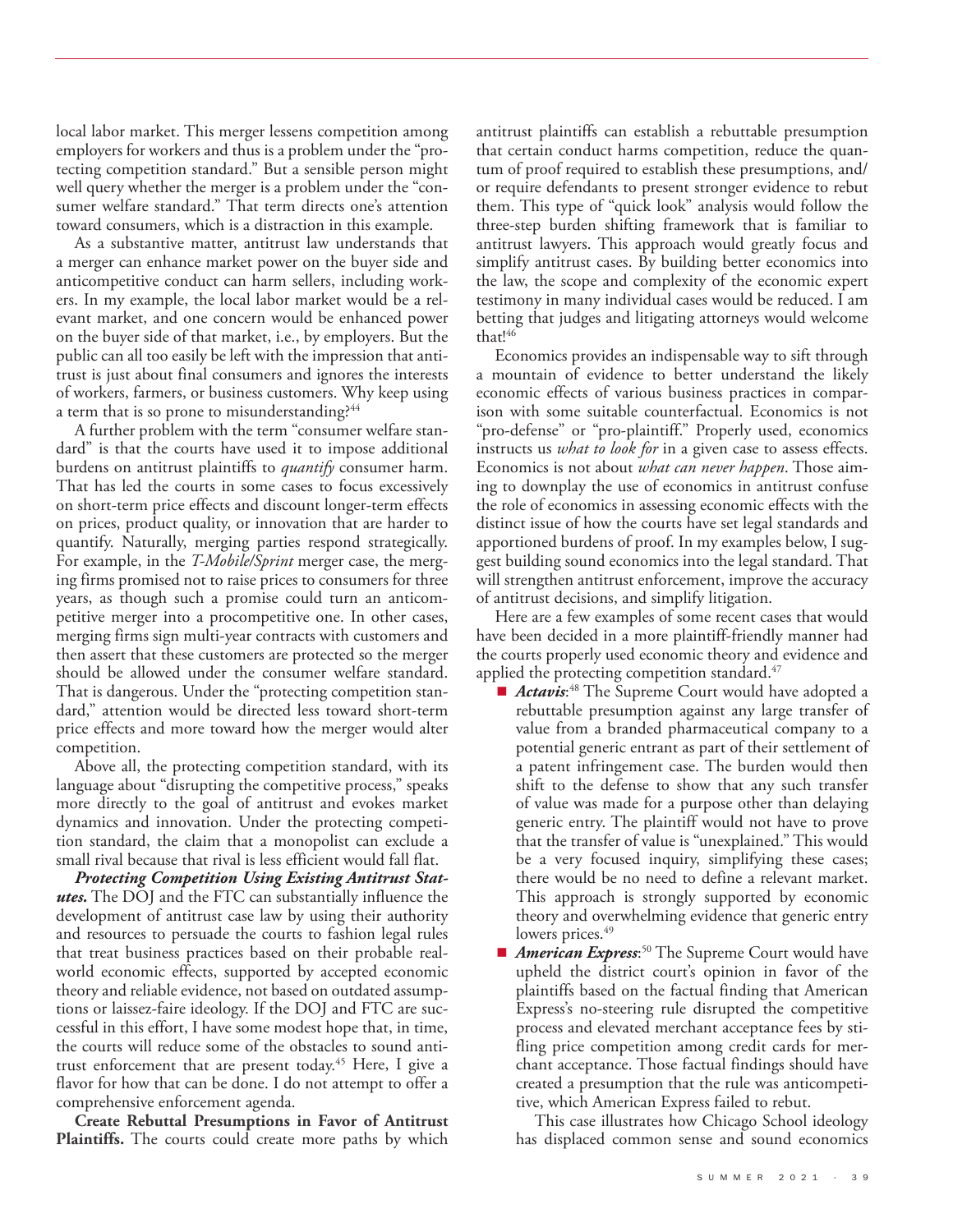at the Supreme Court. Applying IO Economics, the Court would have started with deep skepticism about American Express blocking merchants from offering discounts on transactions *that do not involve American Express.* Yes, American Express should have the freedom to choose its own business model—high merchant acceptance fees and high rewards to cardholders. But that freedom does not extend to disrupting the ability of *other* payment systems to deploy their own distinct business models—lower merchant fees and lower rewards—especially if they threaten American Express by fomenting price competition. Instead, the Supreme Court went down a distracting and irrelevant rabbit hole relating to market definition.

■ *Qualcomm*:<sup>51</sup> The Ninth Circuit would have upheld the district court's opinion based on the district court's factual finding that Qualcomm's no-license/no-chip policy had the economic effects of raising the costs of Qualcomm's rivals (modem-chip makers) and raising the all-in price of modem chips to customers (manufacturers of cell-phones).

Something is deeply wrong with antitrust law when the facts show that a monopolist has engaged in conduct that excludes competitors by raising their costs and harms customers by raising prices, yet an appellate court does not see an antitrust violation. My reading of the Ninth Circuit opinion is that the appeals court had difficulty understanding the economic effects of Qualcomm's no-license/no-chips policy, so it defaulted in favor of the defense. That instinct is very much in the Chicago School tradition.

■ *T-Mobile/Sprint*<sup>52</sup> The district court would have blocked this merger if stronger evidence were required to rebut the structural presumption. The district court would not have discounted Sprint's ability to compete, given Sprint's sizeable market share and its own market share projections. The district court would have required more convincing evidence of Sprint's coming decline before accepting a speculative efficiency defense and a dubious, slow-acting remedy containing many conduct elements for years to come.

Many other areas of antitrust law would benefit from a recalibration in favor of plaintiffs, based on the current state of knowledge in IO Economics. To be clear: I am talking here about reducing the burden on plaintiffs for various types of conduct that already can be illegal under current antitrust case law. I generally favor the use of rebuttable presumptions rather than per se rules, but views on this differ among Modernists based on how they trade off accuracy vs. simplicity. To give a few more illustrative examples, presumptions against the following conduct by dominant firms are well worth considering: (1) acquisitions of significant actual or potential rivals; (2) open early/closed late strategies that exclude rivals; (3) below-cost pricing; and

(4) exclusive dealing requirements imposed on important trading partners.<sup>53</sup>

The evidence required to rebut these presumptions will vary from one practice to another. For example, a dominant firm might defend below-cost pricing by pointing out that selling one product below cost generates profit margins on a complementary product, so it was not actually losing money on the sales in question. That defense could apply if the dominant firm is offering a free service to consumers to generate advertising revenue or selling a piece of durable equipment to generate profitable aftermarket sales of parts and service. My point is that the burden would rest on the dominant firm to explain its below-cost pricing, not on the plaintiff to prove that entry barriers are sufficiently high that recoupment will be possible in the future.

**Allow Plaintiffs to Prevail Without Defining a Relevant Market.** The courts also can simplify antitrust cases and make fewer errors by giving more weight to direct evidence of the economic effects of challenged practices and providing more plaintiffs with a path to success that does not require defining a relevant market.

The courts could first look for direct evidence of economic effects. This evidence might be qualitative or quantitative. Alternatively, the courts could define a relevant market in situations where market shares are informative about economic effects. This is by and large what the DOJ and the FTC do in their investigations. If they see harmful effects, they can reverse-engineer a relevant market in which those effects are situated, as part of preparing to litigate cases where the courts will require them to define a relevant market.

For example, in horizontal merger cases, the courts could allow the government to establish a presumption of harm to competition by showing that the two merging firms are substantial, direct rivals, without the need to define a relevant market. This would not prevent the government from alternatively invoking the *Philadelphia National Bank* structural presumption, which remains well grounded in economic research, as large increases in market concentration caused by horizontal mergers tend to lead to a substantial lessening of competition.

IO economists know that the actual economic effects of a practice do not turn on where one draws market boundaries. I have been involved in many antitrust cases where a great deal of time was spent debating arcane details of market definition, distracting from the real economic issues in the case. I shudder to think about how much brain damage among antitrust lawyers and economists has been caused by arguing over market definition.

Both the Chicago School and the Populist camps use the technical step of defining the relevant market as a vehicle to achieve the results they want—less or more antitrust enforcement as the case may be—rather than seeking to assess economic effects directly.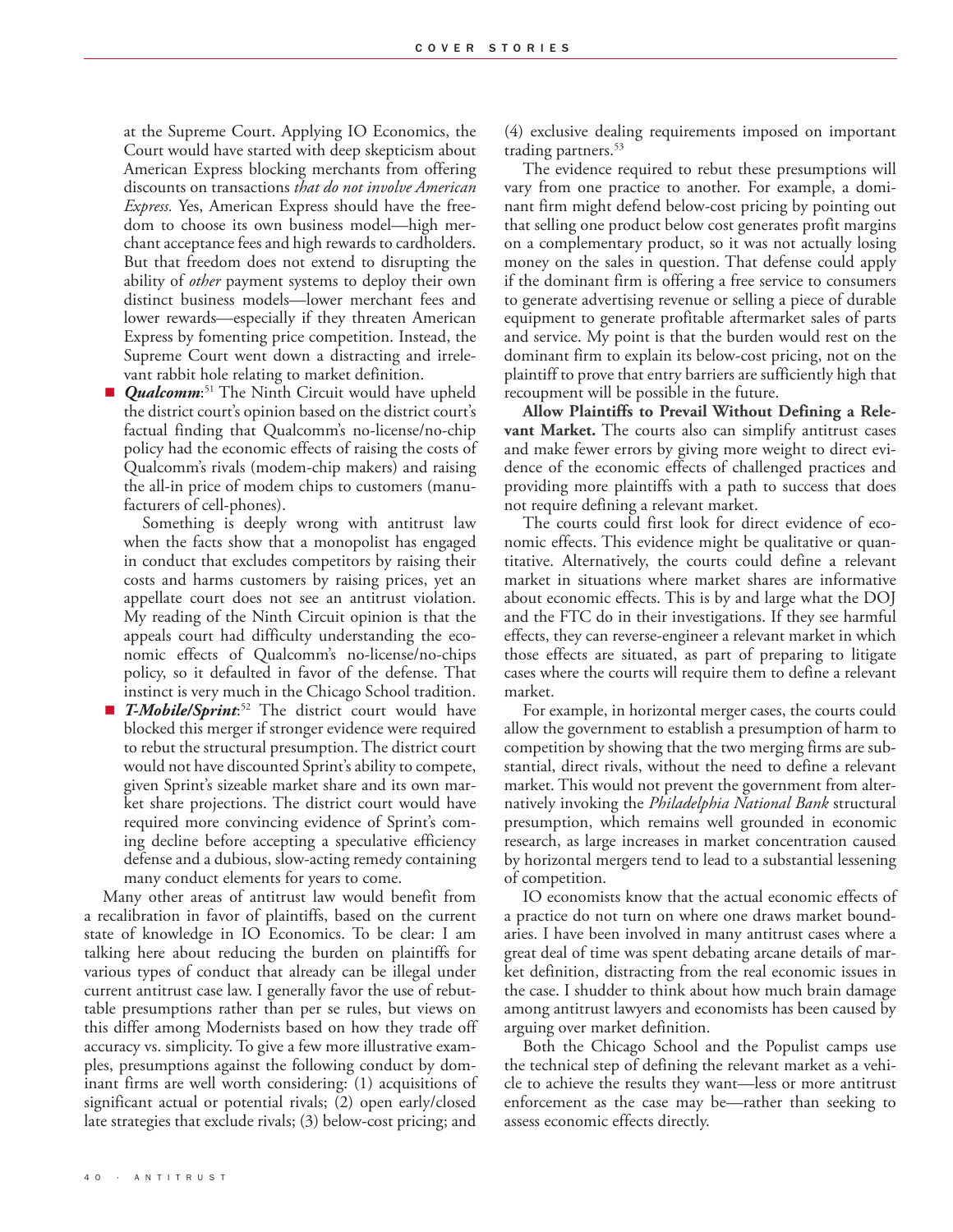The Chicago School emphasizes market definition because antitrust defendants often win by arguing that the plaintiff has not properly defined the relevant market. Defendants have managed to turn market definition into a gating item under the case law, even if there is direct evidence of anticompetitive effects.54 We see this in the *American Express* case, where the Supreme Court ruled in favor of the defendants based on the government's failure to properly define the relevant market, despite the district court finding *direct* evidence of significant anticompetitive effects.<sup>55</sup> This same tactic was used in the second *Staples/Office Depot* case where the defendants extensively cross-examined the FTC's economic expert (me) on the relevant market and market shares, but studiously avoided the most significant economic evidence in the case, which showed that the merging firms were the two leading bidders in many procurements for office supplies by large businesses.<sup>56</sup> In addition, after the relevant market has been defined, antitrust defendants often attempt to use market share metrics in an asymmetric way that favors them.<sup>57</sup>

Similarly, the highly structural approach favored by the Populists as a means to deconcentrate the economy necessarily relies heavily on defining relevant markets and measuring market shares in a way that is intended to favor plaintiffs. The Populists gloss over major challenges posed by their very heavy reliance on market definition. A highly structural approach driven by market definition may end up making antitrust more arcane and detached from reality, as even more cases turn on how the relevant market is defined. Such a focus may make antitrust cases harder, not easier, for plaintiffs to win.<sup>58</sup> Antitrust litigators know well that the more weight one puts on market definition and market shares, the more effort litigants will spend on those topics. Yet, as any economist will tell you, the economy is not partitioned neatly into various "relevant markets," especially today, where products and services are highly differentiated. In many cases, emphasizing market definition instead of economic effects would draw attention away from the real story and to an arcane boundary-drawing exercise.

Take horizontal mergers—which I consider critical for antitrust enforcement. In my experience, the government needs to tell a convincing story of harm to the public to convince a federal judge to block a proposed merger. I suspect this will remain true even if the law were to change so that lower concentration levels would trigger a stronger structural presumption. In that world, if the government does not tell a textured, coherent story about how the merger will harm trading partners, it will still be at serious risk of losing. The loss just would come in the form of an unconvinced court rejecting the government's relevant market, ruling that the government has not properly established the structural presumption. For this reason, I favor presumptions that are well connected to the underlying economic effects. The structural presumption based on the level of the HHI

is well suited for mergers involving coordinated effects; the change in HHI and upward pricing pressure are well suited for mergers involving unilateral effects.<sup>59</sup>

By way of contrast, the Modern approach seeks to more accurately assess economic effects using the best available methods. Antitrust law can do that by establishing rebuttal presumptions that certain categories of conduct often harm competition, calibrating the legal standards of proof to reflect economic reality, and then narrowing attention in individual cases to the most probative evidence of economic effects.

In summary, the Modernist vision for the Future of Antitrust under the current antitrust statutes is to vigorously challenge mergers and business conduct that harm counterparties by disrupting the competitive process, based on the best evidence of likely economic effects. That will require perseverance. Antitrust defendants are well-counselled and well-funded and they will not readily cede ground, especially if they believe they have precedent on their side and will receive a favorable hearing on appeal, not an unreasonable expectation given the current judiciary.

This state of affairs is unsatisfactory in many ways. Based on my experience in antitrust litigation, I fear that any progress along these lines will be painfully slow. So let me turn to . . .

*Updating the Antitrust Statutes.* Many observers, myself included, are unwilling to wait 30 to 40 years for antitrust to correct itself through the slow evolution of the case law. Plus, one can hardly be confident that the case law will move at all in the direction of stronger antitrust enforcement over the next decade or two, based on recent decisions by the Supreme Court and its current makeup. For these reasons, I support legislative changes that codify the approach supported by the Modernists. To that end, along with a group of experienced antitrust practitioners and academics, I endorsed the bill recently introduced by Senator Amy Klobuchar, the "Competition and Antitrust Enforcement Reform Act of 2021."<sup>50</sup> I applaud Senator Klobuchar's efforts to strengthen horizontal merger enforcement and to overrule a number of faulty, pro-defendant Supreme Court cases involving conduct by large firms. For more details on the type of legislation that I support, see [Restoring Compe](http://faculty.haas.berkeley.edu/shapiro/restoringcompetition.pdf)[tition in the United States: A Vision for Antitrust Enforce](http://faculty.haas.berkeley.edu/shapiro/restoringcompetition.pdf)[ment for the Next Administration and Congress](http://faculty.haas.berkeley.edu/shapiro/restoringcompetition.pdf).

Even with new legislation, antitrust can and should only do so much. We very much need new sector-specific regulations, especially to deal with the tech titans. Article III courts are poorly suited to provide ongoing regulation of the terms and conditions on which one firm must deal with another, especially in the presence of rapidly changing technology. Plus, *ex post* antitrust enforcement is not a substitute for *ex ante* industrywide rules. As the rest of the world has realized, we very much need sector-specific regulation to reign in the power of the tech titans and to cure problems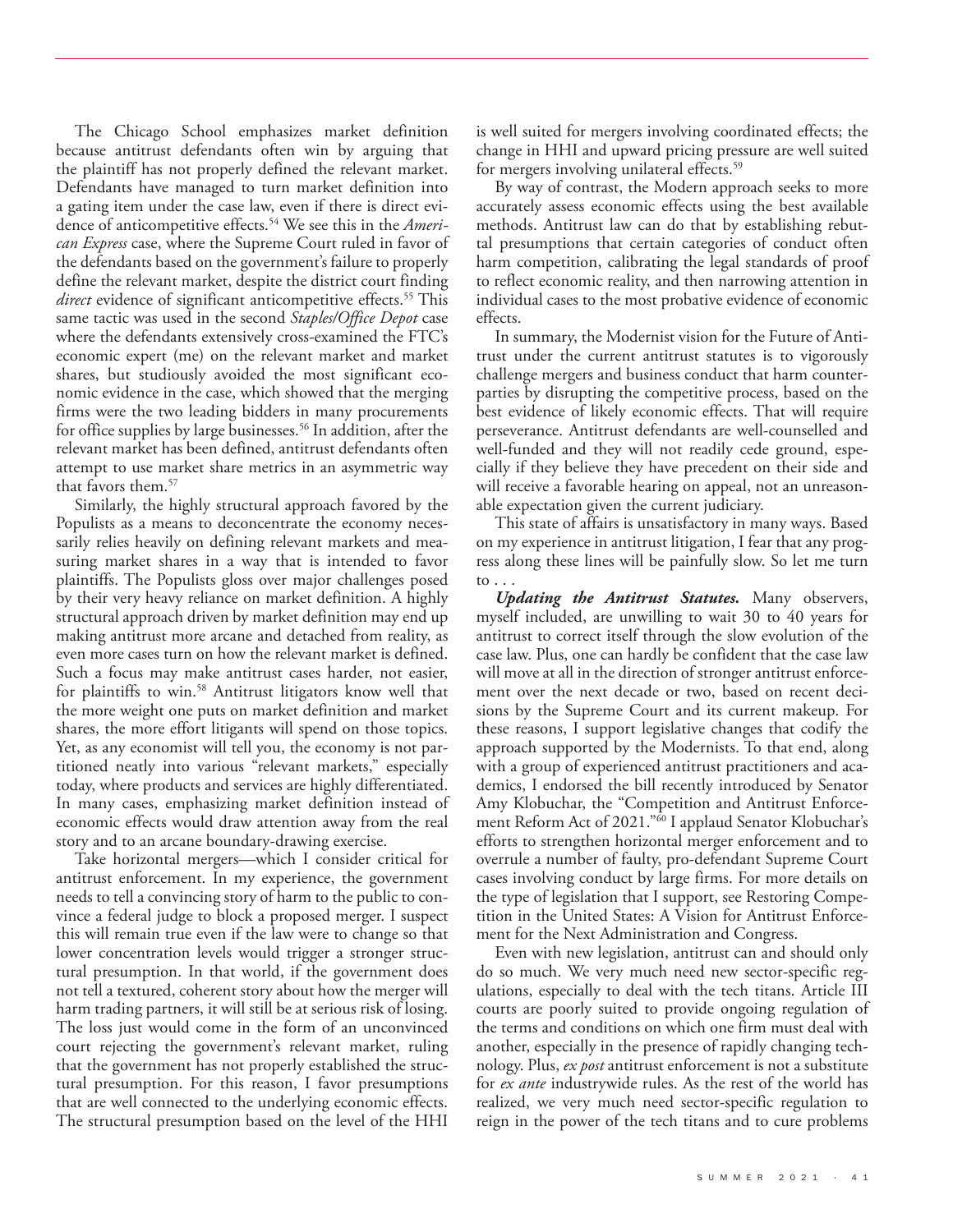associated with the misuse of personal data and with the spread of misinformation. Many of the ills requiring regulation do not involve the abuse of market power. For now at least, the United States will be watching from the sidelines as the UK and the EU move forward to regulate core platform providers who are "gatekeepers" in digital markets.

#### The Populist Challenge to Antitrust

I now turn to address the Populists, who are often called Neo-Brandeisians.

My starting point is that I share many sympathies with the Populists. Like them, I am deeply concerned about the excessive political power of large corporations. Like them, I believe that today's extreme levels of income and wealth inequality in America are very unhealthy for our democracy and for our society. Like them, I believe that the growing share of the economic pie going to shareholders and the declining share going to workers has contributed to this inequality. Like them, I believe that better public policies can go a long way to fixing these problems, if only we can find the political will to enact them. Like them, I believe that antitrust enforcement has been too lax, largely as a result of the durable influence of the Chicago School.

However, my assessment of what is *causing* these social and economic ills differs from the Populists' assessment. We both read the accumulating economic evidence as showing that market power has risen in a number of sectors of the U.S. economy and that antitrust enforcement has generally been too lax. However, where the Populists see an economy infested with monopolists, I see an economy that is dynamic and competitive in many respects, but can and should be more so. I see grave problems with market power in the health care sector and a number of others, but I also see vigorous competition in large portions of the U.S. economy.

The Populists implicate lax antitrust as the central cause of many of our social and economic problems, while I see other public policy failures—including weak voter-protection and anti-corruption laws, inadequate protections for workers, highly unequal access to education and health care, and a tax system that contains many regressive elements as the central culprits. Indeed, many of the social and economic problems we are facing in the United States today can also be found in countries such as the U.K. and France, where competition policy has by no means been captured by free market ideology.

The Populists also implicate the use of economics in antitrust as counterproductive. Obviously, I strongly disagree with that assessment. Antitrust is about economic concepts, and the problems with antitrust law have come when it has departed from economic learning. Economics is a neutral tool that helps us understand the economic effects of various business practices. Louis Brandeis himself was deeply concerned about real economic effects, not legal formalisms.

What do these differences in diagnosis imply for antitrust policy? There are a number of distinct Populist voices,

and the Populist approach to antitrust is still evolving, but some clear themes have emerged.<sup>61</sup> For starters, Modernists and Populists agree on many antitrust policy proposals that would reverse the Chicago School excesses. As one example, they agree that the Biden administration should rescind the Trump administration's misguided and poorly reasoned approach to standard-essential patents.<sup>62</sup> Both camps want more vigorous antitrust enforcement.

But there are some major differences between the policy proposals of the Populists and the Modernists, which stem from fundamental differences in what they want antitrust to accomplish. The Populists want to use antitrust to deconcentrate private power, while the Modernists want antitrust to protect and promote competition. Populists associate the "Curse of Bigness" with large firms, while Modernists recognize that many "superstar firms" have grown large by being highly efficient.

Here is a good litmus test: What should be done with companies that grow organically and come to have durable monopoly power solely as a result of effectively and efficiently serving the needs of their customers? Populists are quite willing to break up such companies. Modernists are not.

The basic idea of deconcentrating the U.S. economy to disperse private power is not new. In 1969, the Neal Report recommended that Congress pass the Concentrated Industries Act, which would have empowered the Attorney General to break up "oligopoly industries" so that the leading firm's market share would be no larger than 12.5 percent.<sup>63</sup>

William Kovacic has masterfully explained the recurrent impulse to use antitrust to break up large firms, and why this impulse has repeatedly met with failure. He also astutely predicted, some 30 years ago, that the impulse would emerge again.

Why, then, will a new collection of enforcement officials set off to climb a mountain that routinely has conquered its challengers? The answer may be that the durability of the deconcentration impulse ultimately has little to do with realistic expectations that a broad-based program of Sherman Act divestiture suits will dissolve existing aggregations of market power. Its recurring hold on public policy instead derives from its attractiveness as a symbolic outlet for public antipathy toward large corporate size.<sup>64</sup>

Breaking up successful, efficient, and innovative companies merely because they have grown too large or powerful is antithetical to the competitive process. Economic theory and evidence indicate that a widespread campaign to break up large firms on a "no-fault" basis would slow economic growth by making our economy less competitive and less innovative. So would imposing line of business restrictions that block firms from exploiting economies of scope and thereby injecting competition into adjacent markets. In my opinion, these blunt deconcentration policies would cause the prices of many goods and services to go up, harming many American households. More fundamentally, breaking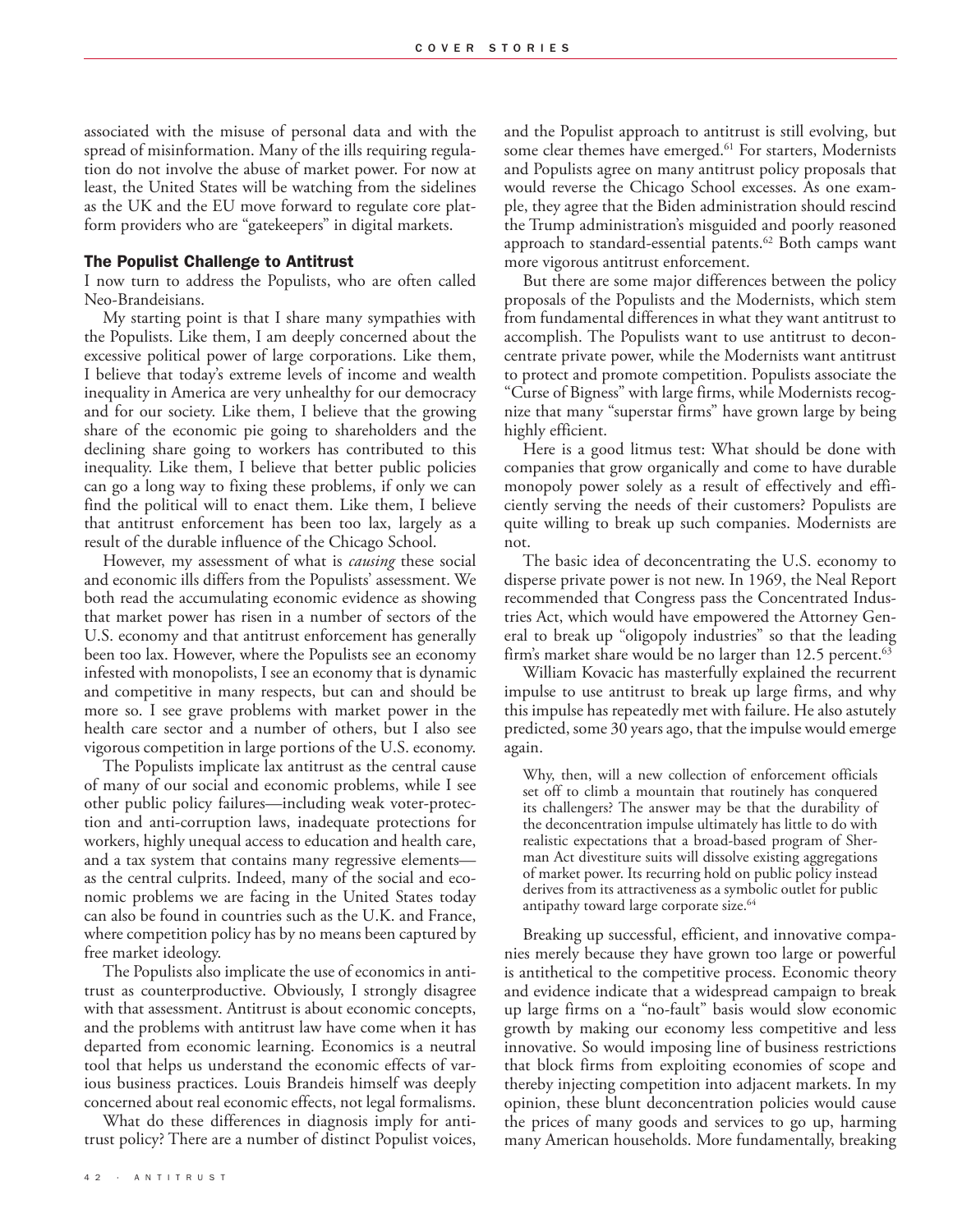up monopolies and oligopolies on a "no-fault" basis would be fighting against powerful, underlying economic forces associated with economies of scale and scope that are a pervasive feature of advanced economies around the world.

In any event, I do not believe that the American people would tolerate an economic system under which successful firms that have done nothing wrong are routinely broken up by the government. I shudder to think what Donald J. Trump would have done with that power, and I doubt very much that Congress will want to put such power in the hands of the executive branch. I hope not.

As much as I am concerned about the excessive political power of large corporations in the United States, I do not see widespread deconcentration of the economy as a wise response. The economic costs would be enormous. If there is sufficient political will to reduce the political power of large corporations, there are far better solutions that would not cause such damage to our economy. For example, shareholder votes could be required for any political contributions by public companies, public funding of candidates could be increased, and vastly more transparency into how corporations interact with and lobby the government could be mandated.

### **Conclusion**

Antitrust law urgently needs to free itself of the laissez-faire ideology that the Chicago School has successfully embedded into the case law over the past several decades. This article explains how that can be done by replacing Chicago School doctrine with a constellation of rebuttable presumptions favoring antitrust plaintiffs that are based on economic theory and evidence. I hope that Modernists and Populists will make common cause with this effort.

In the months and years ahead, I expect to see the Biden administration generally pushing the boundaries of antitrust enforcement in a pragmatic way, recognizing that the case law in many respects is favorable to defendants and that losing cases weakens enforcement. I especially expect—and hope—to see challenges in cases where dominant firms are seeking to acquire nascent competitors that pose a real threat to their dominance. Protecting competition requires preserving those threats, especially when they are few in number. Those cases will likely involve both horizontal and vertical issues. How the agencies and the courts deal with the inherent difficulty of predicting the path of innovation and with claimed synergies will be critical.

We also will see a noticeable increase in enforcement activity if Congress substantially increases the budgets of the enforcement agencies. Those extra resources would do a great deal to turbocharge the efforts of the Biden administration to better deter anticompetitive mergers and conduct and to push the boundaries of antitrust law.

Finally, we have the prospect of major, substantive changes to the antitrust statutes to strengthen antitrust enforcement. Others are more qualified than I am to assess the likelihood

of Congress passing such legislation, but if it does, we will see a wave of cases testing the boundaries of these new provisions. I would like to think that the courts would then get the message and finally move past the Chicago School biases against antitrust plaintiffs that have seeped into the case law over the years. Only time will tell.

- <sup>1</sup> *See, e.g.*, David Autor et al., *The Fall of the Labor Share and the Rise of Superstar Firms*, 135 Q.J. Econ. 645 (2020); John Van Reenen, *Increasing Differences Between Firms: Market Power and the Macro-Economy* (Ctr. for Econ. Performance, CEP Discussion Paper No. 1576, 2018), https:// ideas.repec.org/p/cep/cepdps/dp1576.html. The proper interpretation of this economic evidence for antitrust policy are emphasized in Jonathan B. BAKER, THE ANTITRUST PARADIGM 11 (2019) (Ch. 1, Market Power in an Era of Antitrust); Carl Shapiro, *Antitrust in a Time of Populism* 61 Int'L J. Indus. Org. 714 (2018); and Carl Shapiro, *Protecting Competition in the American Economy: Merger Control, Tech Titans, Labor Markets*, 33 J. Econ. Persps., Summer 2019, at 69.
- <sup>2</sup> As a recent report explains: "Strong antitrust enforcement directed at business conduct that harms competition can deliver many beneficial byproducts, among them reducing inequality, advancing the diversity of voices (a First Amendment goal), discouraging threats to democracy from concentrated political power, and expanding opportunities for small businesses to compete." Bill Baer, Jonathan Baker, Michael Kades, Fiona Scott Morton, Nancy Rose, Carl Shapiro & Tim Wu, *[Restoring Competition in the United](http://faculty.haas.berkeley.edu/shapiro/restoringcompetition.pdf)  [States: A Vision for Antitrust Enforcement for the Next Administration and](http://faculty.haas.berkeley.edu/shapiro/restoringcompetition.pdf) [Congress](http://faculty.haas.berkeley.edu/shapiro/restoringcompetition.pdf)* (Wash. Ctr. for Equitable Growth, Nov. 2020).
- <sup>3</sup> Of course, people have a wide range of views, so any attempt to create just a few categories will be imperfect and some members of each group will inevitably disagree with how I characterize that group. This is a global caveat.
- <sup>4</sup> Nat'l Bureau of Econ. Rsch., *The Industrial Organization Program*, https://www.nber.org/programs-projects/programs-working-groups/ industrial-organization?page=1&perPage=50.
- <sup>5</sup> Jonathan Baker argues that this view of antitrust is democratic in that the courts and enforcement agencies are following Congressional intent. *See* Baker, *supra* note 1, at 9 (Section I, "The Market Power Paroxysm and the Antitrust Paradigm"). In Baker's view, the technocratic antitrust that operates day-to-day and case-by-case "is the means by which antitrust enforcers and courts implement the political bargain." *Id.* at 65. Part of that political bargain is that effective antitrust reduces the need for regulation.
- <sup>6</sup> *See* Richard Schmalensee, *Inter-Industry Studies of Structure and Performance, in* 2 Handbook of industrial organization 951 (Richard Schmalensee & Robert Willig eds., 1989); Michael Salinger, *The Concentration-Margins Relationship Reconsidered*, 21 Brookings Papers on Econ. ACTIVITY 297 (1990). For a brilliant and creative synthesis, see John Sutton, Sunk Costs and Market Structure: Price Competition, Advertising, and Market Structure (1990).
- <sup>7</sup> The Handbook of Industrial Organization, *supra* note 6, is a good place to look to get a sense of the breadth and depth of these advances. The first two volumes were published in 1989 and a third volume was published in 2007. A fourth volume is currently in the works.
- <sup>8</sup> To get a flavor of this body of work, see Carl Shapiro, *The Theory of Business Strategy*, 20 RAND J. Econ. 125 (1989). For an extensive and masterful treatment, see JEAN TIROLE, THE THEORY OF INDUSTRIAL ORGANIZATION (1988). Tirole's book has served to train a generation of economists on IO theory.
- <sup>9</sup> *See* Timothy F. Bresnahan, *Empirical Studies of Industries with Market*  Power, in 2 Handbook of Industrial Organization, *supra* note 6, at 1011.
- <sup>10</sup> Autor et. al., *supra* note 1, find that the most efficient firms have expanded and gained share in many industries. Jan De Loecker, Jan Eeckhout & Gabriel Unger document rising price/cost margins since 1980 together with shifts in market share from lower-margin to higher-margin firms, in *The Rise of Market Power and the Macroeconomic Implications*, 135 Q.J. Econ.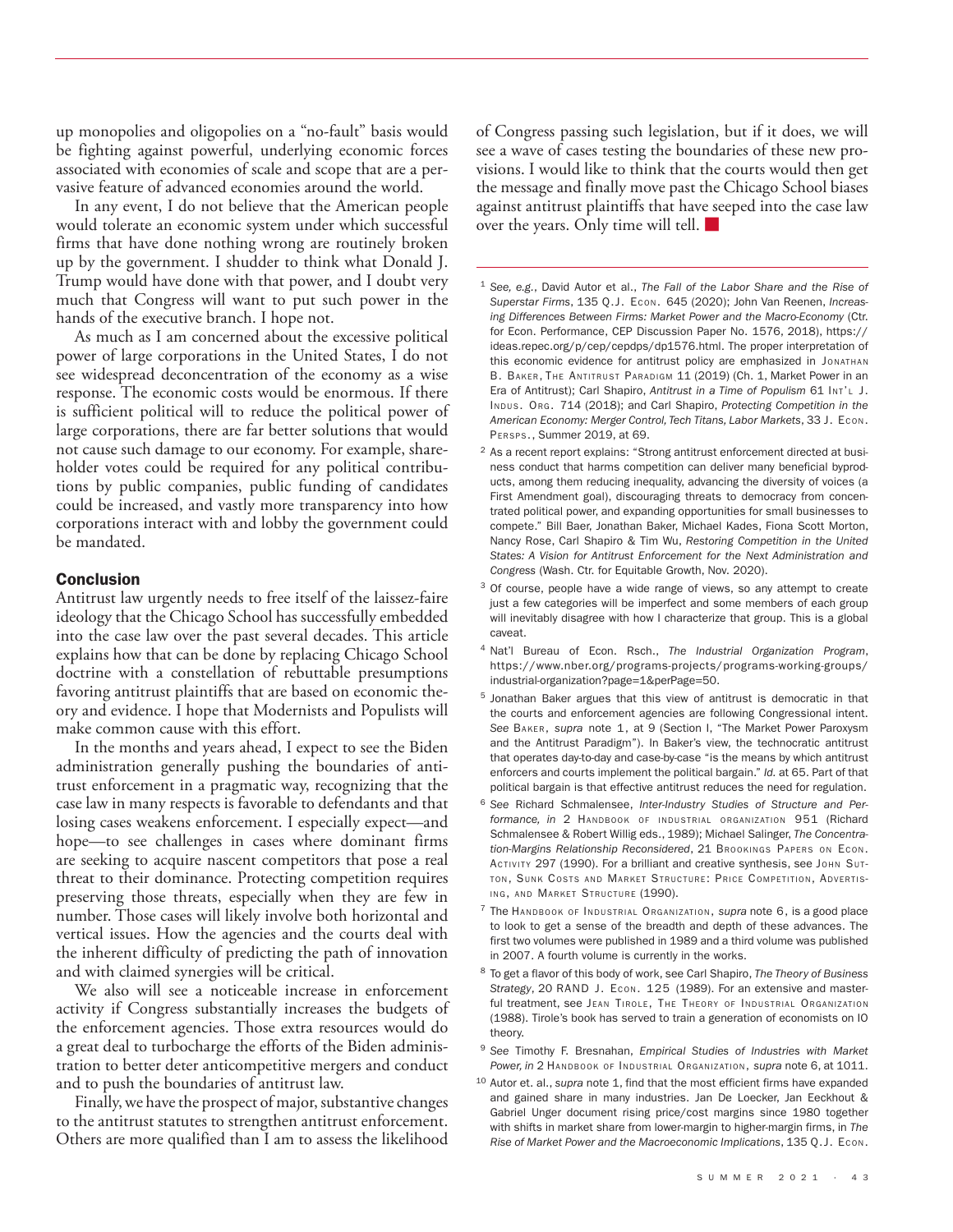561 (2020). Esteban Rossi-Hansberg, Pierre-Daniel Sarte & Nicholas Trachter, show that, in many industries, large national firms have expanded by entering more local markets and injecting competition into those markets, causing national measures of concentration to rise while local measures of concentration have fallen, in *Diverging Trends in National and Local Concentration*, 35 NBER Macroeconomics Ann. 115 (2020). Bruce Blonigen & Justin Pierce find that mergers and acquisitions are associated with higher price/cost markups but do not increase plant-level productivity, in *Evidence for the Effects of Mergers on Market Power and Efficiency* (Nat'l Bureau of Econ. Rsch., Working Paper No. 22750, 2016).

- $11$  For a short history of the use of economics in antitrust law up to 2000, see William E. Kovacic & Carl Shapiro, *Antitrust Policy: A Century of Economic and Legal Thinking*, 14 J. Econ. Persps. Winter 2000, at 43.
- <sup>12</sup> Cont'l T.V., Inc. v. GTE Sylvania Inc., 433 U.S. 36 (1977), *overruling* United States v. Arnold, Schwinn & Co., 388 U.S. 365 (1967).
- <sup>13</sup> United States v. Phila. Nat'l Bank, 374 U.S. 321 (1963). The animating principle behind this decision, that highly concentrated oligopolies tend to perform poorly, was widely recognized by economists as having both theoretical and empirical support. Indeed, that was the central teaching of the SCP framework. The key passage reads: "Specifically, we think that a merger which produces a firm controlling an undue percentage share of the relevant market, and results in a significant increase in the concentration of firms in that market, is so inherently likely to lessen competition substantially that it must be enjoined in the absence of evidence clearly showing that the merger is not likely to have such anticompetitive effects." *Id.* at 363. The Court added that this test "is fully consonant with economic theory," and provided supporting citations. Regarding what constituted an "undue" market share, the Court cited George Stigler for the position that "any acquisition by a firm controlling 20% of the market after the merger is presumptively unlawful." *Id.* at 397 n.41. The post-merger market share of Philadelphia National Bank was at least 30% in the market for commercial banking in the Philadelphia metropolitan area.
- <sup>14</sup> *See, e.g.*, Brown Shoe Co. v. United States, 370 U.S. 294 (1962); United States v. Arnold, Schwinn & Co., 388 U. S. 365 (1967); United States v. Topco Assocs., 405 U.S. 596 (1972).
- <sup>15</sup> Herbert Hovenkamp summarizes this shift nicely in Herbert J. Hovenkamp, *Whatever Did Happen to the Antitrust Movement?*, 94 Notre Dame L. Rev. 583 (2018). *See also* William Kovacic, *The Intellectual DNA of Modern U.S. Competition Law for Dominant Firm Conduct: The Chicago/Harvard Double Helix*, 1 Colum. Bus. L. Rev. 1 (2007).
- $16$  This story has been told before. For a very nice recent treatment, see Herbert J. Hovenkamp & Fiona Scott Morton, *Framing the Chicago School of Antitrust Analysis*, 168 U. Pa. L. Rev. 1843 (2020). "The early strength of the Chicago School was that it provided simple, convincing answers to everything that was wrong with antitrust policy in the 1960s, when antitrust was characterized by over-enforcement, poor quality economics or none at all, and many internal contradictions. The Chicago School's greatest weakness is that it did not keep up. Its leading advocates either spurned or ignored important developments in economics that gave a better accounting of an economy that was increasingly characterized by significant product differentiation, rapid innovation, networking, and strategic behavior. . . . As a result, the Chicago School went from being a model of enlightened economic policy to an economically outdated but nevertheless powerful tool of regulatory capture." *Id.* at 1844. And this pithy summary: "The [Chicago School] movement created what might be called 'Opportunistic Economics' by using economic analysis when it delivered the desired answer and ignoring it when it did not." *Id.* at 1853.
- $^{17}$  There is abundant evidence that the program at Chicago led by Aaron Director was "derived from what might be called a deeply held belief system that political interference in market activities interfered with freedom and reduced societal welfare." George L. Priest, *The Limits of Antitrust and the Chicago School Tradition*, 6 J. Competition L. & Econ. 1, 2 (2009). *See also* Hovenkamp & Scott Morton, *supra* note 16.
- <sup>18</sup> *See, e.g.*, C. Scott Hemphill & Philip J. Weiser, *Beyond* Brooke Group: *Bringing Reality to the Law of Predatory Pricing*, 127 Yale L.J. 2048 (2018). *Brooke Group* is an example of the court imposing an undue burden on the plaintiff to prove recoupment, in part by relying on a prior case involving an

alleged conspiracy lasting 20 years to engage in predatory pricing, *Matsushita Electric Industrial Co. v. Zenith Radio Corp.*, 475 U.S. 574 (1986). A decade after *Brooke Group*, the DOJ lost a case where predation was likely taking place. *See* United States v. AMR Corp. 335 F. 3d 1109 (10th Cir. 2003).

- <sup>19</sup> Robert Pitofsky called attention to this nearly 15 years ago. *See* How the Chicago School Overshot the Mark: The Effect of Conservative Economic Analysis on U.S. Antitrust (Robert Pitofsky ed., 2008).
- <sup>20</sup> For a vivid recent illustration of this phenomenon, see Ohio v. American Express, 138 S. Ct. 2274 (2018). "The Supreme Court's American Express decision ignored fundamentals and embraced a series of economically incoherent principles in the guise of applying antitrust economics." Herbert J. Hovenkamp, *The Looming Crisis in Antitrust Economics*, 101 B. U. L. Rev. 489, 513 (2021).
- <sup>21</sup> Robert Bork, The Antitrust Paradox 226 (1978).
- <sup>22</sup> *Id.* at 229.
- $23$  Foreclosure does not arise in the special case where there is perfect competition and free entry among retailers, so rival manufacturers can easily create or sponsor their own retailing operations. That was the point of my note in the margin. However, in that special case, the retailing assets being acquired by the monopoly manufacturer are easily replicated. Vertical mergers in which the assets being acquired are easily replicated and not subject to economies of scale are not of practical concern. Here again, Bork assumes away the problem.
- <sup>24</sup> Bork, *supra* note 21, at 239.
- <sup>25</sup> *Id.* at 148, 178, and 303.
- <sup>26</sup> Take, for example, the "one monopoly profit" argument that tying cannot be used to expand or entrench monopoly power. One can write down a very simple model in which that result holds, but there are many realistic models in which tying or a vertical merger can profitably be used to exclude rivals.
- <sup>27</sup> George Stigler stands out as the pre-eminent industrial organization economist at the University of Chicago during this period. Stigler won the Nobel Prize in Economics in 1982 "for his seminal studies of industrial structures, functioning of markets, and the causes and effects of public regulation." Press Release, The Nobel Prize, This Year's Prize in Economics Is Awarded for Research on Market Processes and the Causes and Effects of Public Regulation (Oct. 20, 1982), https://www.nobelprize.org/prizes/ economic-sciences/1982/press-release/. His publications do not suffer from the flaws found in Bork's writings.
- <sup>28</sup> For a fine example of applying IO Economics to antitrust from the 1980s, see Thomas G. Krattenmaker & Steven C. Salop, *Anticompetitive Exclusion: Raising Rivals' Costs to Achieve Power Over Price*, 96 Yale L.J. 209 (1986).
- <sup>29</sup> *See* Baker, *supra* note 1; *see also* Jonathan B. Baker, *Taking the Error Out of 'Error Cost' Analysis: What's Wrong with Antitrust's Right*, 80 Antitrust L.J. 1 (2015).
- <sup>30</sup> Frank H. Easterbrook, *The Limits of Antitrust*, 63 Tex. L. Rev. 1 (1984).

- <sup>33</sup> Notable examples include *Continental T.V. Inc. v. GTE Sylvania Inc*., 433 U.S. 36 (1977) (ruling that vertical nonprice restraints must be analyzed under the rule of reason); *U.S. Steel Corp. v. Fortner Enterprises., Inc.*, 429 U.S. 610 (1977) (requiring plaintiffs in tying cases to establish that the defendant has significant market power); and *Brunswick Corp. v. Pueblo Bowl-O-Mat, Inc.,* 429 U.S. 477 (1977) (requiring a private antitrust plaintiff to show that it suffered "antitrust injury.").
- <sup>34</sup> Easterbrook, *supra* note 30, at 3.
- $35$  I have no objection to "error cost analysis" in principle. After all, it is nothing more than an example of decision-making under uncertainty, which is widely taught to MBAs. But Easterbrook's pro-defendant policy recommendations all flow from his biased assumptions, not from "error cost analysis" as such.
- <sup>36</sup> *Philadelphia National Bank*, 374 U.S. 321.
- <sup>37</sup> *See, e.g.*, U.S. Dep't of Justice & Fed. Trade Comm'n, Horizontal Merger Guidelines 18 (2010) (Section 5.3, "Market Concentration") [hereinafter

<sup>31</sup> *Id.* at 2.

<sup>32</sup> *Id.*